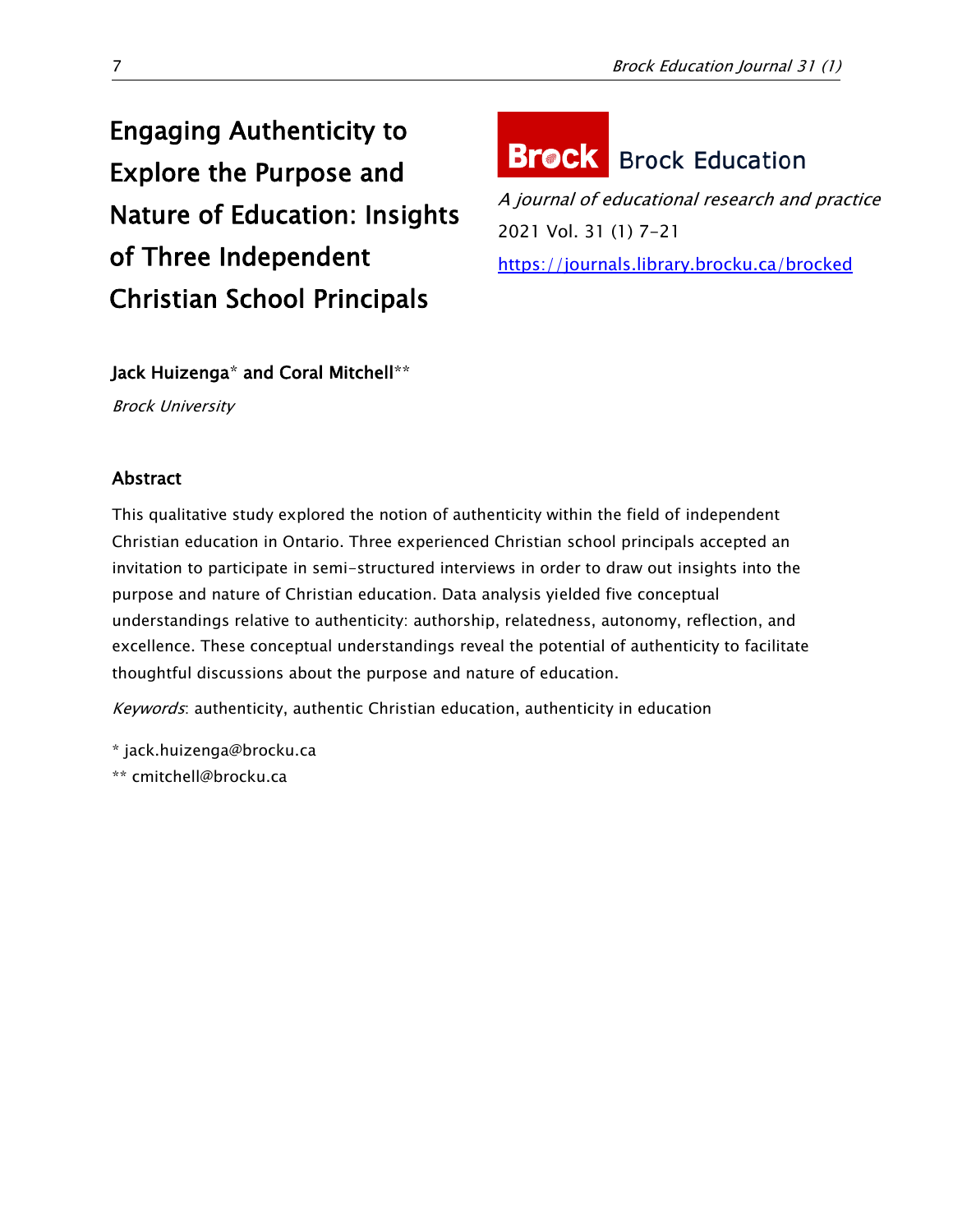Education is an enterprise beset with challenges. Pressures exist to teach the curriculum, assess fairly, promote students, maintain high marks, and prepare students to make a positive contribution to society. Through the hurried and harried pace of the school day, students can feel like automatons, teachers can feel ignored by principals, and principals can feel trapped in the bureaucracy of the education system. Under these conditions, educators and educational leaders can be hard-pressed to ask questions about the purpose and nature of education. Independent Christian schools face the concomitant challenge of offering an education that is distinctively Christian. With a history extending back more than 50 years in Ontario, the growth of Christian schools was due in large part to the immigration of Dutch Calvinists following World War II (Van Brummelen, 1993). The resulting Christian communities were of the conviction that an alternative mode of education, Christian education, was needed to equip their children for an alternative way of life: the Christian life (Wolterstorff, 2002). Unfortunately, over the past 25 years the number of Christian schools in Ontario has plateaued and student enrolment has declined (Guldemond, 2014). While first-generation immigrants viewed the support of these schools as a priority, Guldemond (2014) demonstrates that "a loss of commitment to the old vision/tradition" is one of the "most frequent reasons for the stagnation" (p. 104) of Christian schools today. For Christian school principals faced with the challenge of restoring that vision, the notion of authenticity could help identify and highlight deep understandings of the purpose and nature of education for their respective learning communities.

This paper presents findings of a study that explored the concept of authenticity within the field of independent Christian education in Ontario. The study was grounded on the proposition that a dialogue around authenticity could provide fresh insights into the purpose and nature of Christian education. The overarching research question was, "What is authentic Christian education?" Rooted in philosophy (Morris, 1966), authenticity has been used to examine issues within the social sciences (Taylor, 1991) and within education (Starratt, 2012). Authenticity seldom has been investigated within the context of independent Christian schools. For this investigation, three experienced Christian school principals accepted an invitation to explore the concept of authenticity within the context of Christian education. Five conceptual understandings relative to authenticity emerged from this study: authorship, relatedness, autonomy, reflection, and excellence. Together these elements demonstrate authenticity's potential to elicit deep reflections about the purpose and nature of education.

# Literature Review

Schools do not operate in a vacuum and, therefore, they are not immune to changes that occur in the culture. Among these changes, individualism and the pursuit of one's own self-interest has been identified as a lamentable development (Bloom, 1987). Taylor (1991), for example,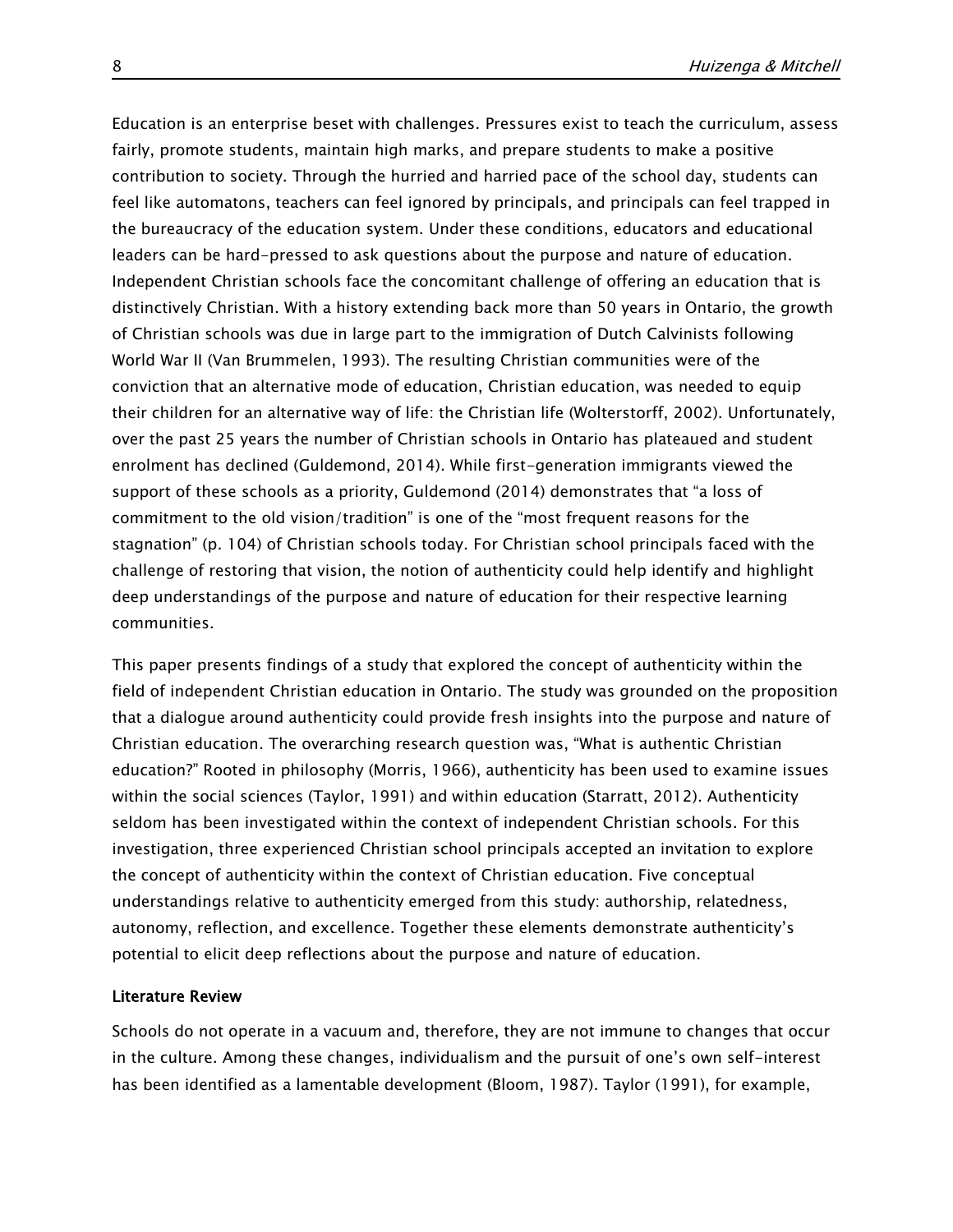decries the self-centred focus of individuals leading shallow lives and attributes it to an abuse of the concept of authenticity. In an effort to be authentic, Taylor argues, the pendulum has swung to the extreme of individualism, which "involves a centring on the self and a concomitant shutting out, or even unawareness, of the greater issues or concerns that transcend the self, be they religious, political, historical" (p. 14). Within the contemporary depiction of authenticity, Taylor sees lives being "narrowed or flattened" (p. 14) as a "narcissistic variant" (p. 71), and he calls for a restoration of the original ideal of authenticity. His proposition aligns with Starratt's (2012) contention that "the construction and enactment of personal authenticity is the most fundamental and profound ethical responsibility all human beings face" (p. 85). What follows is a brief overview of authenticity as a concept followed by a sketch of how authenticity is discussed within the field of education.

#### Authenticity and the Self

As a theoretical construct, authenticity has been described as a slippery concept (Baggini, 2004), an evocative yet elusive construct (Kreber, 2010), and a concept that brings us into ontological and epistemological quagmires associated with the self (Bialystok, 2017). Splitter (2009) suggests that authenticity is "one of those central, common but contestable concepts which cry out for continual reflection and (re)examination" (p. 136). Authenticity is *common*. Whether applied in everyday contexts to a host of items—from pizza sauce to clothing—or applied in discussions of philosophy to persons, authenticity is valued as an inherently normative concept (Bialystok, 2017). As a personal quality, there is something desirable about being authentic, furnishing a sense of fortitude despite the challenges encountered in a complex and uncertain world (Kreber, 2010). There is also something compelling about authenticity to researchers, evidenced by the outpouring of publications in recent years on the theme of authenticity in relation to personal lives, work, and education (Kreber, 2013).

Kreber (2013) pondered the surge of publications on authenticity and wondered if it could be traced to the conditions of our times such that people are searching for meaning and purpose in their lives. At the turn of the century, Gergen (2000) argued that postmodernism combined with the technology of social saturation created a condition in which "one willingly though shamefully forsakes the path of authenticity" (p. 150). At the heart of these concerns is the question of the authentic self. Splitter (2009) asserts that the "authentic self is arguably the philosopher's holy grail" (p. 137) and yet philosophers approach the concept from different perspectives. Such diversity of perspectives implies that authenticity is *contestable*. Bialystok (2017) demonstrates that "authenticity has two notable, and incompatible, sources in Western philosophy" (p. 4), existentialism and essentialism. The existentialist strives to rise above the crowd, not by looking to horizons of significance but by looking to the self (Knight, 2008). The philosopher Soren Kierkegaard (1813-1855) wrestled with the idea of human existence and reasoned that "existence is not a state of *being*, but is a *process*, a *becoming*" (Zuidema, 1960,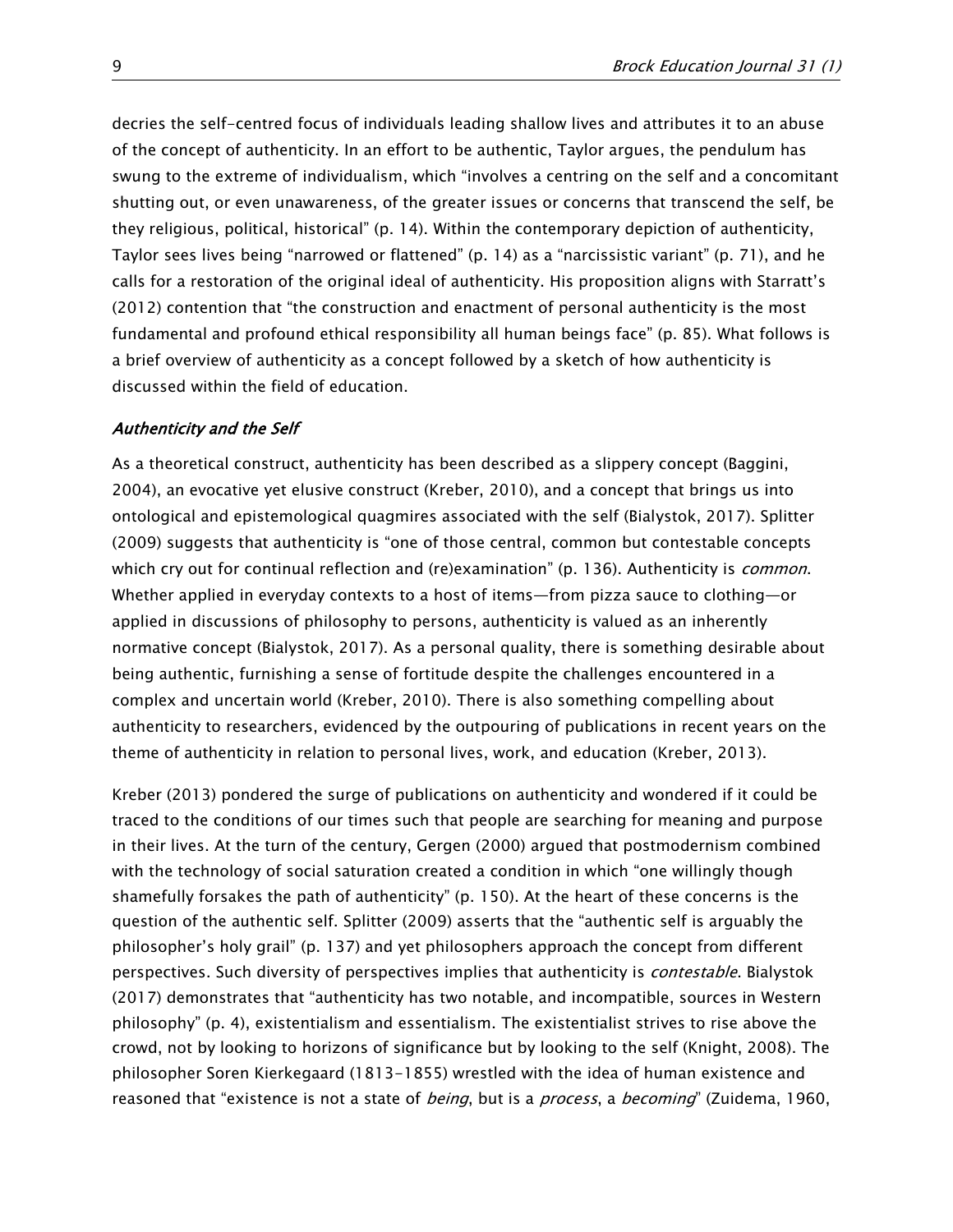p. 15; emphasis in original). This becoming could be characterized as a project that each person is involved in. The 20th century philosopher Martin Heidegger built on Kierkegaard's thinking to question the meaning of *being*. In his discourse, Heidegger (1953/2010) distinguished two kinds of being: authenticity and inauthenticity. The former is consciously aware of self in the world while the latter is construed with being taken in by the world or everydayness. Rather than a core essence, the authentic self is constructed through free choices (Bialystok, 2017).

In contrast, the essentialists' sense of the core self can be traced to the 19th century Romanticist view of the passionate and creative self, as well as the 20th century Modernist view of the rational self (Gergen, 2000). In these cases, the authentic self is discovered through introspection and intellectual reflection (Splitter, 2009). Recognizing that this perspective could be misconstrued as being self-centred, others contend for a view of oneself as one among others (Splitter, 2009). For example, Taylor (1991) argued for a retrieval of authenticity as a moral ideal, recognizing that as fundamentally dialogical beings, humans form their identity in dialogue. Taylor summarized this perspective stating:

Only if I exist in a world in which history, or the demands of nature, or the needs of my fellow human beings, or the duties of citizenship, or the call of God, or something else of this order *matters* crucially, can I define an identity for myself that is not trivial. Authenticity is not the enemy of demands that emanate from beyond the self; it supposes such demands. (p. 40; emphasis in original)

Kreber (2013) demonstrated that external demands were once part of how meaning and purpose were found in life. In Ancient Greece people fulfilled their place in the cosmic order. This cosmocentric worldview would eventually give way to a theocentric worldview where the fundamental questions of life were answered in relation to God. Both of these worldviews would be replaced by an anthropocentric worldview that is more self-referential. These worldviews and philosophies are the context in which authenticity has emerged in relation to each person's quest for meaning and purpose in life.

# Authenticity and Education

Regardless of the philosophical position taken, the attention given to authenticity over the past century has influenced educational theory and practice (Bialystok, 2017). While traditional theories of education emphasized subject matter and the teacher as expert, Dewey and the progressive movement drew attention to the fact that each child is involved in their own project of the self (Knight, 2008). Starratt (2012) links the quest for authenticity to education when he laments:

When young people are exposed to inauthentic learning for twelve or more years then it is little wonder that at the final bell of every day, and on the last day of school every year, so many young people depart with such feelings of emancipation. They are free to be themselves. (p. 86)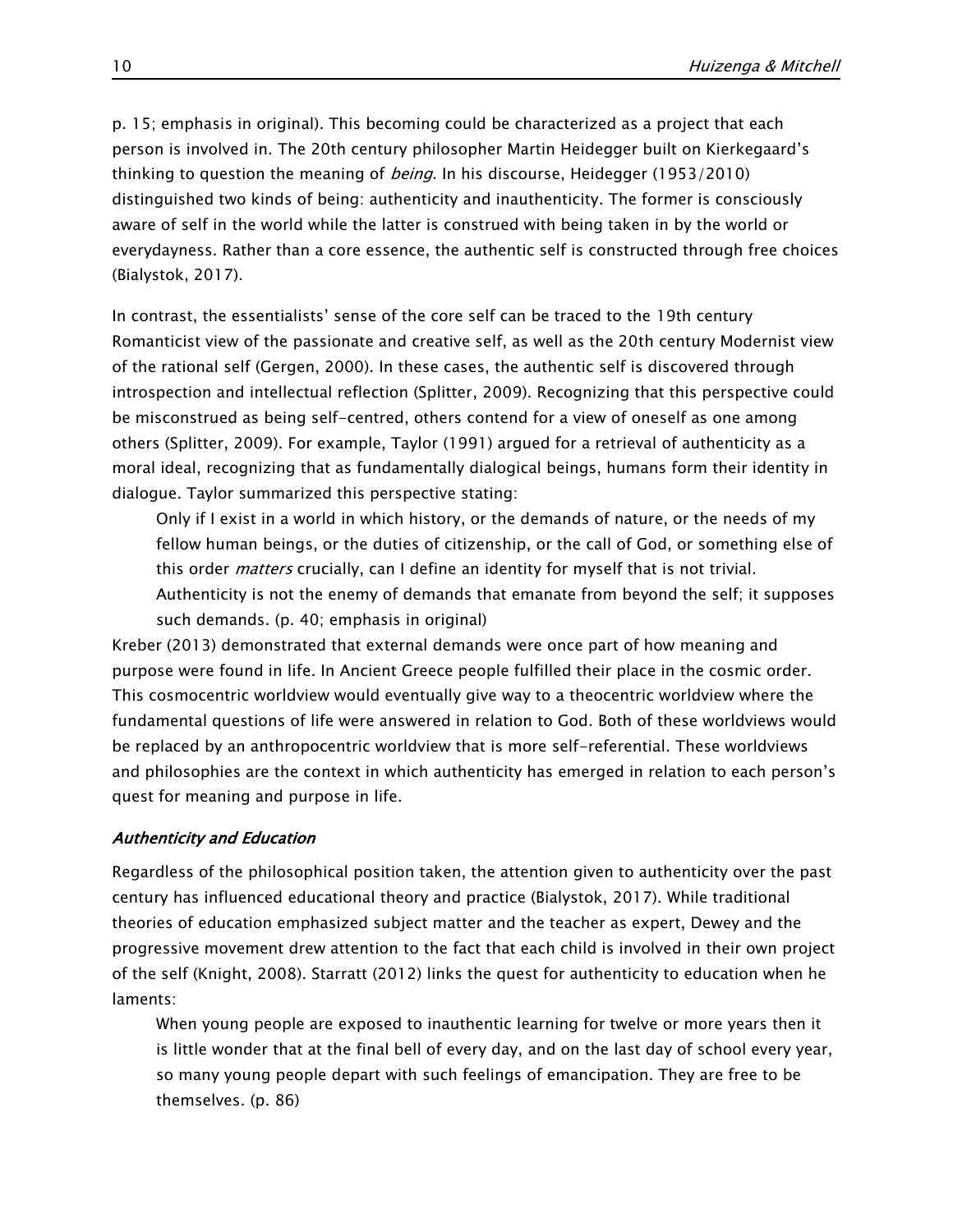For Starratt, each child's quest for authenticity is often ignored in the hurried and harried pace of education today. Nevertheless, Bialystok (2017) surmises that "as a culture we hold personal authenticity in high esteem and would understandably wish for our children both to become authentic and to be educated by those who embody such a virtue" (p. 2).

In their comparative review of the literature on conceptions of authenticity in teaching, Kreber et al. (2007) acknowledge that although authenticity is difficult to define, it is recognized as important to teaching and learning. Their review reveals such themes related to authenticity as individuation, self-authorship, and identity. "Authenticity is seen, for example, to make individuals more whole, more integrated, more fully human … and so forth" (Kreber et al., 2007, p. 24). This outcome aligns with Starratt's (2012) assertion that "for every young person in the school, both male and female, the core moral agenda of their whole lives is to become richly, deeply, human" (p. 87). Another theme that Kreber et al. link to authenticity is the notion of care. Care is described in the context of the relational nature of humans. Being aware of the freedom to choose, Morris (1966) also discusses the burden of care that each person must bear. The uncaring, impersonal nature of institutions in society can lead to the oft lamented assembly-line nature of schools. In identifying a pedagogy of care, Noddings (1992) observes that "Kids learn in communion. They listen to people who matter to them and to whom they matter" (p. 36). Care addresses what is essential for full human life, a perspective of the student that is not limited by test scores, subject matter, or any other educational construct.

Closely related to, and certainly not distinct from the theme of self in the literature on authenticity and education, is the attribute of autonomy. Bialystok (2014) associates autonomy with essentialists like those in the 19th century, who sought for the inner voice to guide the self. Cuypers (2010) suggests that there is a close connection between autonomy and moral responsibility. Both Bialystok and Cuypers argue that it is impossible for someone to be truly autonomous. True autonomy is derived from my self-law, unimpeded by any external influences. In reality, however, from our earliest moments we observe and learn values from those around us, and our self develops in dialogue with these external influences. Starratt (2012) distinguishes the autonomous individual from those who function as automatons. He describes autonomy as implying "a sense of personal choice, of taking personal responsibility for one's actions, of claiming ownership of one's actions" (p. 23) and contrasts that with "those who act out of a mindless routine, or simply because others tell them to act that way, or that act out of a feeling of obligation to or fear of those in authority" (p. 22).

# Authenticity and Christian Education

The perspectives above imply that authenticity is *central* to the purpose of education. Starratt (2012) calls educators and educational leaders to cultivate ethical schools that honour the moral agenda of students in their pursuit of authenticity. He envisions the use of the "academic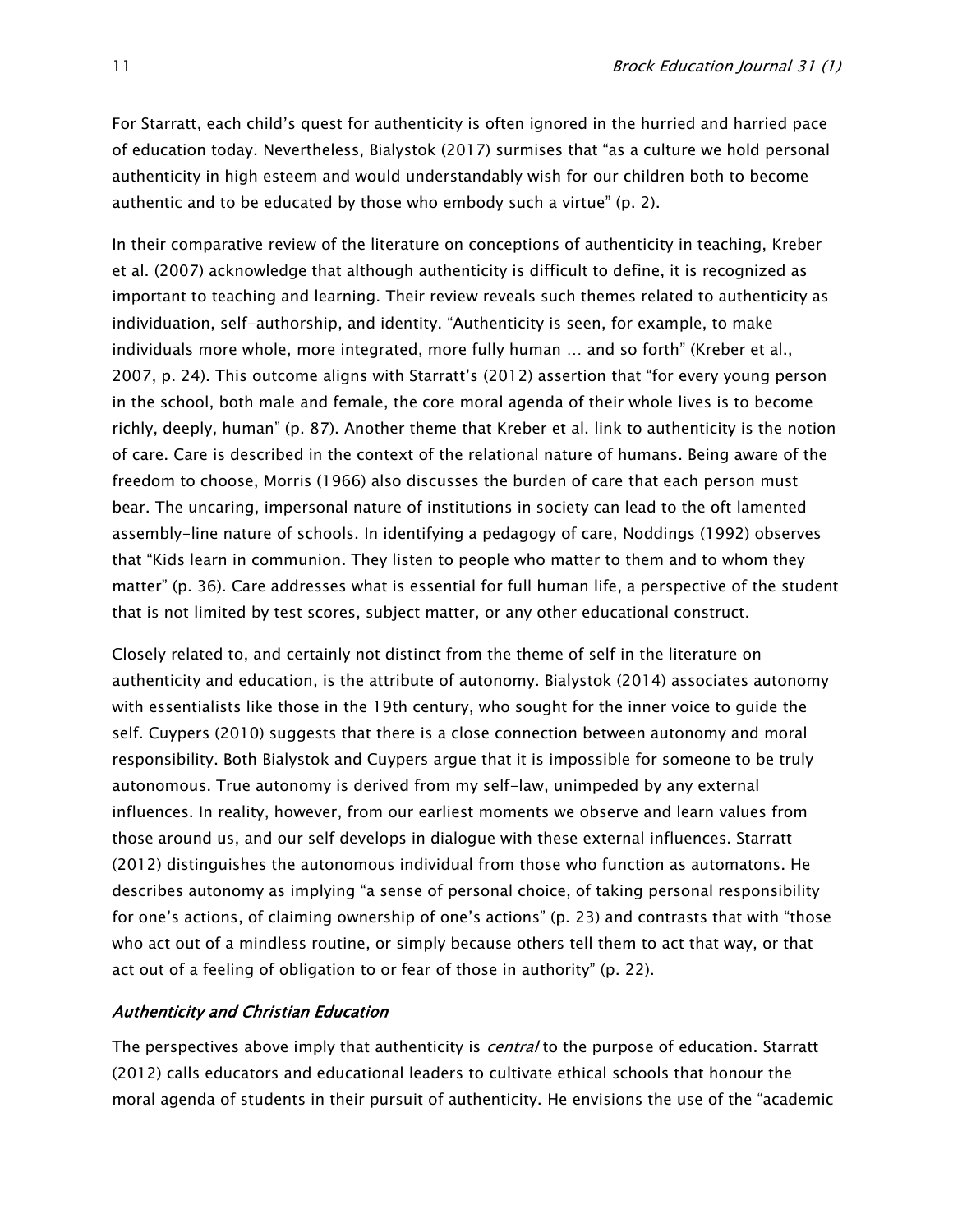curriculum as a primary carrier of moral development toward a moral identity" that involves the learner in "exploring their identity as members of the worlds of culture, nature, and society" (p. 95). Christian schools operate with a similar vision, to teach the academic curriculum through the lens of a Christian worldview in an organic manner. If the core moral agenda of students' lives is to become richly, deeply human as Starratt contends, then we cannot neglect their spiritual life while they are at school. Yet, despite these noble intentions, inauthentic tendencies can develop in Christian schools. For example, Green (2012) observed in her study of Christian schools that biblical teaching was restricted to Bible class and assemblies and was not present in the academic studies throughout the day. Green concluded that the students got the message "that the Bible wasn't relevant to the wider subject curriculum" and that "for the majority of students it was thus marginal to their own cultural practice" (p. 18). This separation of biblical teachings from other areas of study illustrates what can happen when teaching separates the academic curriculum from what matters crucially to the purpose of these schools.

While authenticity in education is a phenomenon that has been explored, the literature revealed that little attention had been given to authenticity in the context of Christian education. Moreover, the literature does not address directly the perspective of school principals relative to authenticity in education. This study sought to address these gaps by exploring how three independent Christian school principals engaged with and applied authenticity in education.

# Methods

This paper draws upon data collected from a study undertaken to investigate how experienced Christian school principals understood and characterized authentic Christian education. The study employed a qualitative research methodology. Hays and Singh (2012) state that the purpose of basic qualitative research is "to expand the scope and depth of knowledge of a case for the sake of contributing knowledge to a particular discipline" (p. 109). The participants were invited to participate in an interview to explore how Christian school principals understood and fostered authentic Christian education. Their responses not only expanded understanding of authentic Christian education but also contributed new themes related to authenticity in education.

# Participant Selection

Purposeful sampling was used for site and participant selection. Sandelowski (2000) states that "the ultimate goal of purposeful sampling is to obtain cases deemed information-rich for the purposes of study" (p. 338). Principals were chosen because, as educational leaders in their schools, they were well-positioned to answer questions dealing with the big picture of authentic Christian education. As with other educational leaders, their lived experiences form the bridge between theoretical ideals and the day-to-day practices in schools. Three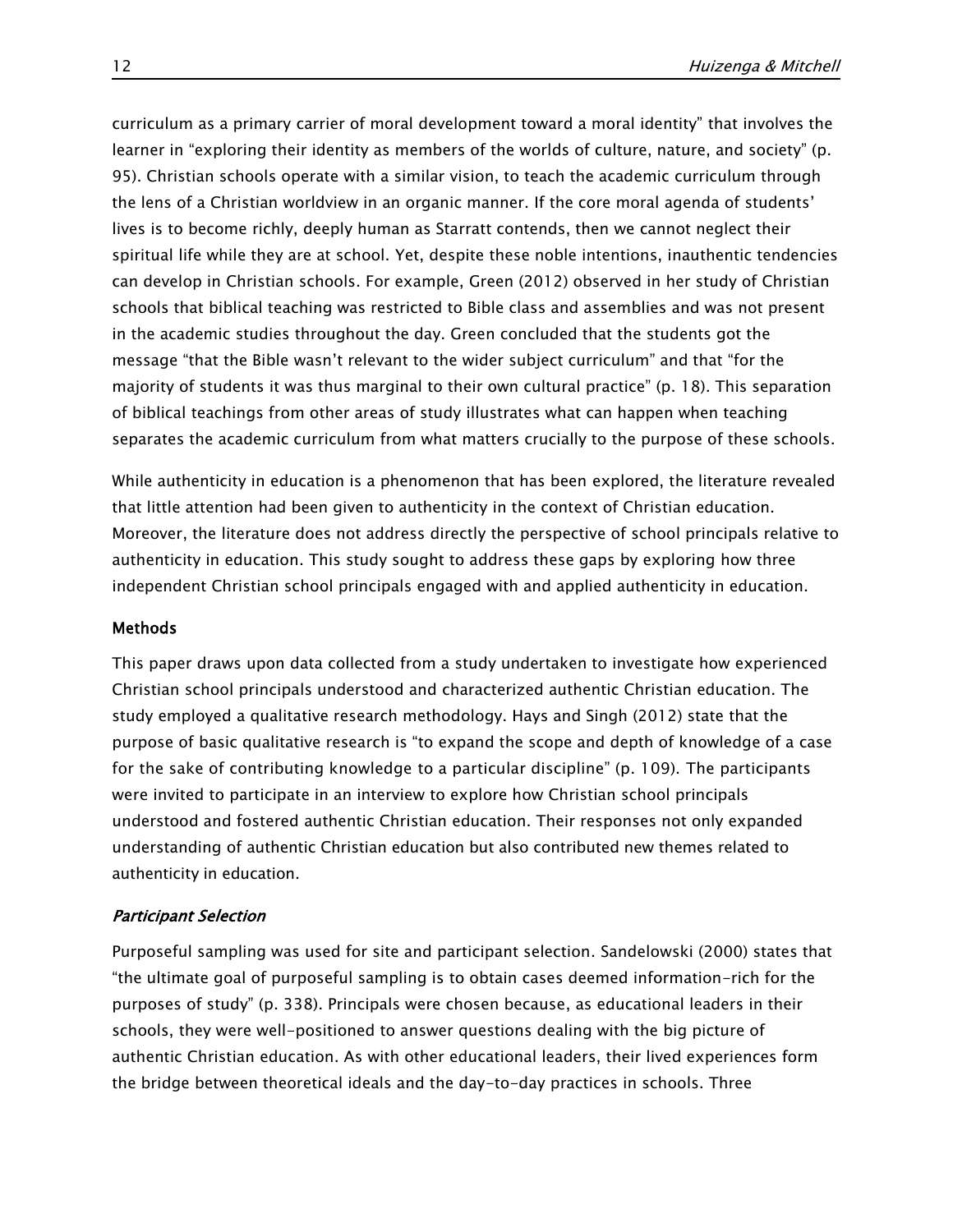independent Christian school principals agreed to participate in the study. Although the sample size was relatively small, the diverse experiences of the participants served the purpose of this preliminary, generative study. Moreover, the three schools were not members of the same group of Christian schools; each had a unique history and served a distinct Christian community. Each of the participants had careers in Christian education spanning more than 25 years, having taught in Christian schools and served in administration as either a vice-principal or principal. One participant had been a principal for 4 years, while the remaining participants were principals for much longer. The gender-neutral pseudonyms of Jamie, Chris, and Charlie were used to ensure participants' anonymity.

# Data Collection

As a qualitative study, individual interviews served as the primary data collection method. Creswell (2005) explains that "one-on-one interviews are ideal for interviewing participants who are not hesitant to speak, are articulate, and who can share ideas comfortably" (p. 215). This description fit each of the study participants. Moreover, this strategy allowed the data to go in unexpected directions based upon each principal's experience and understanding and allowed the discussion to grow beyond the pre-planned scope. Public documents from each school, such as foundational statements and statements of guiding principles, were used to create probing questions. The methodology relied on a semi-structured interview format which "uses an interview protocol as a guide and starting point for the interview" (Hays & Singh, 2012, p. 239) but leaves room in the interview to ask other questions or to leave out some questions. The interviews lasted between 60 and 90 minutes. As the interview progressed, probing questions were posed to "get interviewees to provide a richer interview" (Hays & Singh, 2012, p. 242).

#### Data Analysis

Data analysis began by transcribing the audio recordings of the interviews and employing member checking to ensure the validity of the transcribed data. Each participant was invited to review for accuracy a summarized version of the data they provided as well as the entire transcript of their interview. The participants were also encouraged to "expand on any responses he or she would like to say more about in the existing transcript" (Hays & Singh, 2012, p. 260). The next step involved the process of *in vivo* coding, which was performed by creating "text segments" and "assigning a code word or phrase that accurately describes the meaning of the text segment" (Creswell, 2005, p. 238). For each interview, descriptive codes were listed in a chart to allow for comparison between interviews. The codes were refined by grouping similar codes and eliminating redundant codes in order to capture the data in a meaningful and manageable number of categories. Through this inductive process big ideas were distilled that answered the overarching question: What is authentic Christian education?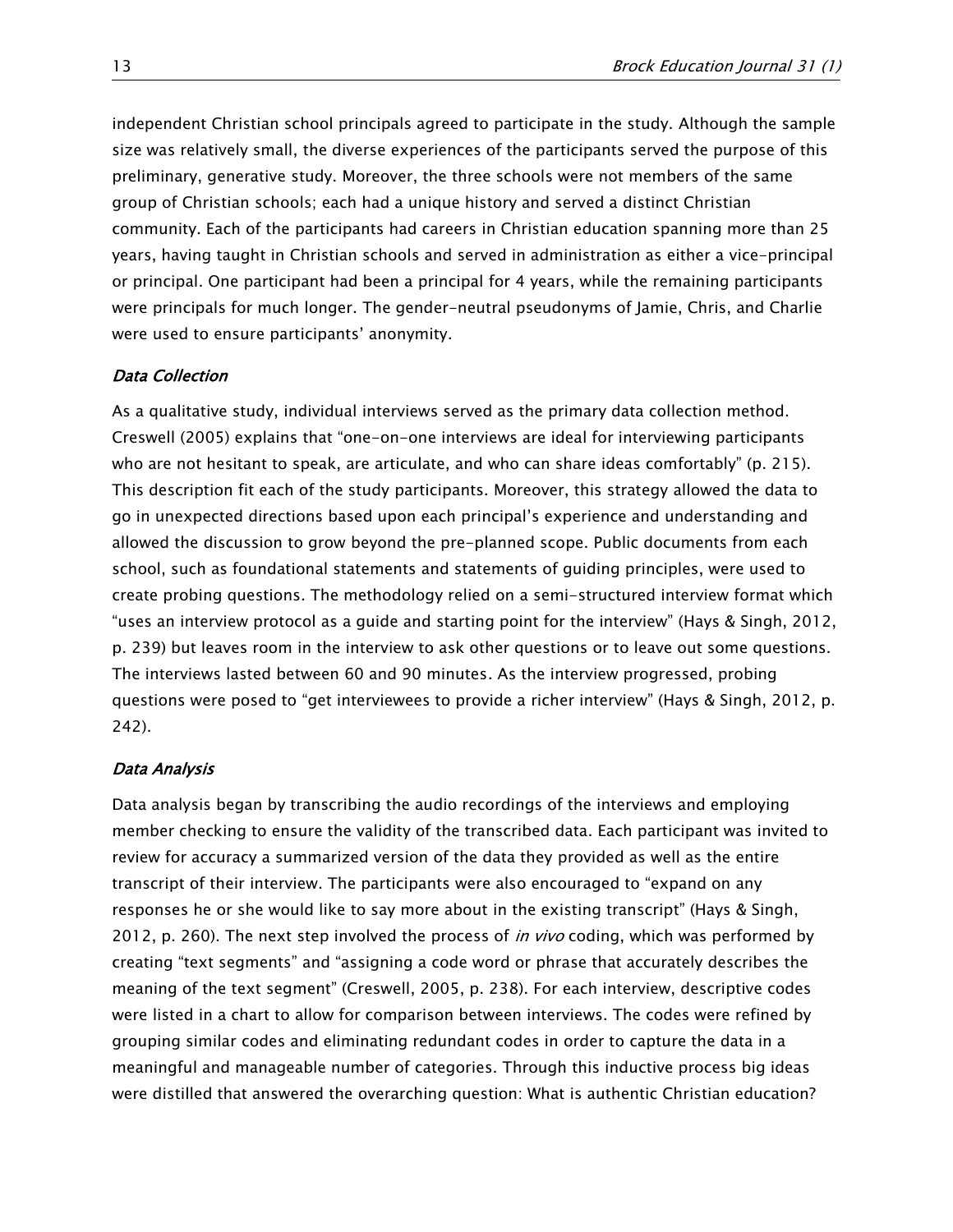Within-case analysis consisted of identifying the big ideas and supporting codes for each interview. Cross-case analysis was then conducted to draw out themes that were evident across the interviews. Themes are defined by Creswell (2005) as "similar codes aggregated together to form a major idea in the database" (p. 239). Thematic analysis yielded five conceptual understandings relative to authenticity.

# Findings

The rich discussions about the purpose and nature of Christian education were facilitated by authenticity. As the participants engaged the notion of authenticity in the context of Christian education, they drew upon and applied their own understanding of this concept. This section presents evidence of five conceptual understandings that authenticity evoked as the participants addressed the overarching research question: What is authentic Christian education? The five conceptual understandings relative to authenticity are: authorship, relatedness, autonomy, reflection, and excellence.

The first conceptual understanding coalesced around the notion of authorship. By studying the etymology of authenticity, Jamie discovered a link to genuine authorship: "If I had to think of authentic Christian education, I would want to think about that in the larger context of Christ being the author of life." For Chris, believing that God is the author of creation produced a deep respect for the learner: "If you deeply respect the learner as God created, as fearfully and wonderfully made … then that needs to come through in my expertise in how I teach." Charlie demonstrated that this perspective had a broader impact: "How does that show up in our program, that we reflect that God is the creator and that He didn't just make it but He wants it to be sustained in a particular way?" Authorship was a key understanding that was visible in the participants' view of the child and informed their vision of authentic Christian education.

The participants captured their second conceptual understanding in the relational nature of humans. Each one, for example, referred to their belief that they live daily in relation to God, the author of creation. Charlie described humans as relational "both vertically and horizontally." The vertical relation was in reference to God while the horizontal relation was directed toward others. In a similar manner, Chris described the need to dialogue with students, especially during times of discipline, "because the long view is, what are we going to do that's going to help that person be a better person down the road; how will they contribute to society, how will they interact with others?" Responding to the allure in society to be self-centred, Jamie stated:

I'm not saying that Christians are not self-centred, but they have to remind themselves and each other that in the end it's about God and in relation to God also the relationship to our neighbour—to those He places in our immediate context.

Applying this relational element to the classroom context, Jamie concluded, "Students remind you of your own relational being so you give of yourself to them, but they also give of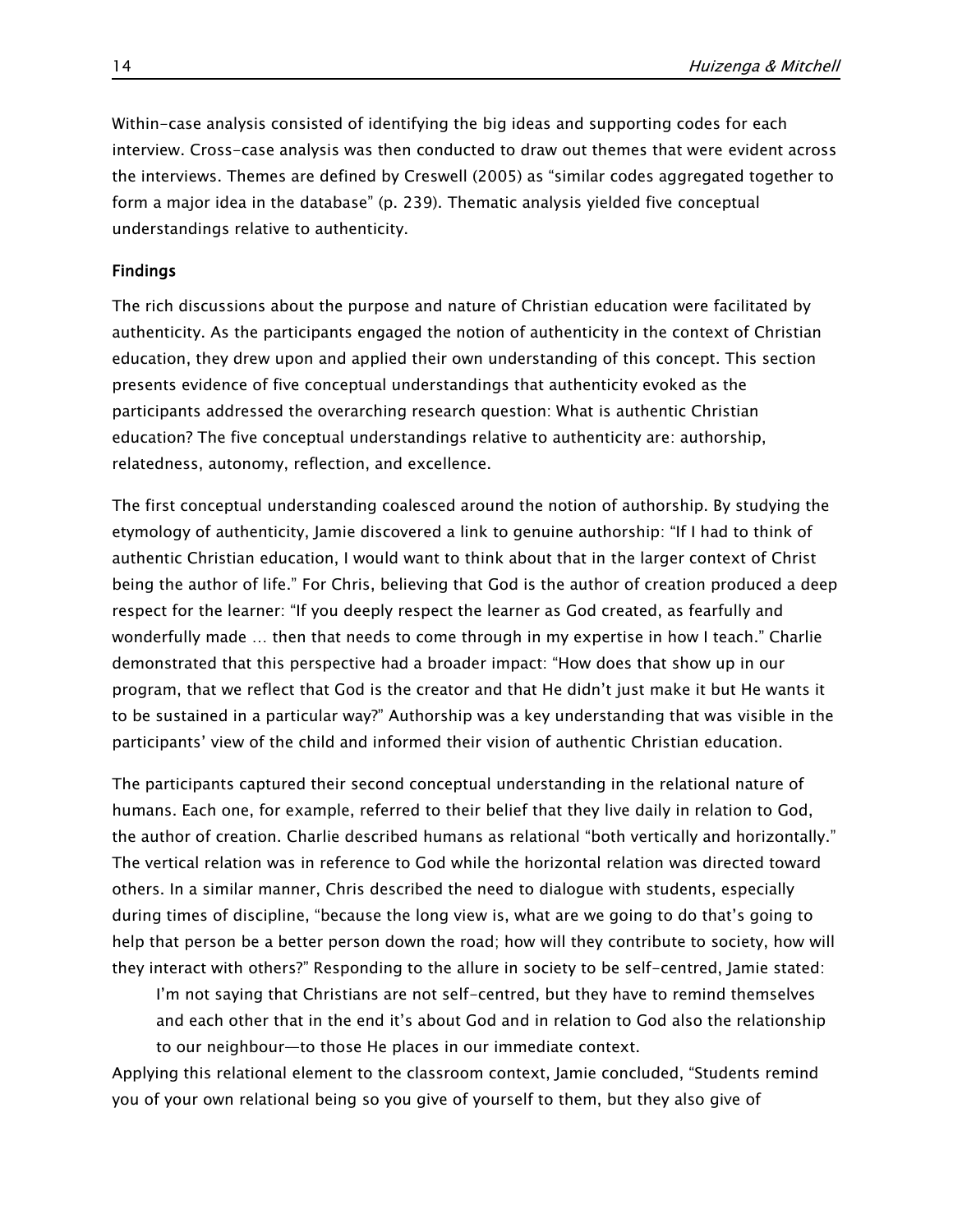themselves to you." In contrast, Jamie cautioned that individualism is an inauthentic expression of this relation where "I may need others, but only to sort of propel myself forward." The principals acknowledged that each person's quest for authenticity is not done in isolation and that authentic Christian education should realize this relational component.

The third conceptual understanding that emerged was autonomy. Participants testified that, as principals, they operated within a paradox of autonomy and community. While they saw themselves, along with their teaching staff, as part of a community, they also spoke of the need to have and give space. Referring to the governing board of directors, Chris said, "They have to give me the space to do what I do, just like I give teachers the space to do what they do." The principals also realized that autonomy presupposed responsibility. As Chris said, "If I'm here to lead, then I need to take the space to lead." Charlie linked this administrative responsibility to authenticity: "I think that for an enterprise like this, part of the authenticity is that you accept the reality of leadership, that leadership is not a shared responsibility." In a similar vein, Chris referred to teachers as experts in their field and connected that to autonomy:

If autonomy means I get to do whatever I want, then that's a problem. If autonomy means I'm trusted to be an expert in what I do, and I'm actually expected to be an expert in what I do—go do it! Right?

Chris felt that although some control was lost, teachers needed to be given the space to be innovative, but that "you still have to be reflective, you still have to learn from it." For Chris, school leaders can encourage autonomy and allow for a measure of risk-taking if the act of reflection roots the person's task in the core values of the school.

Reflection, the fourth conceptual understanding, was an integral part of the participants' leadership. For Jamie, authenticity in Christian education resonated with the practice of reflection, which had played a big part in this participant's career:

Reflecting on my work was something I did right from the start, and I have never left that. I still am always thinking about why I do what I do, how I do it, what I am doing, how am I changed, and especially, I think, how do I as a Christian educator affect the life of my students. The notion of reflection and how thinking about who you are and what you do, and to connect those two, that formed the core of my work. So when I heard about your topic, authenticity in Christian education, I thought, "Yes, that speaks to my heart."

For Christian education to remain authentic, Jamie emphasized that Christian school teachers and school societies need to develop a reflective practice.

Charlie identified reflection as one of the most enjoyable aspects of the role of the principal: I have the privilege of being supported and paid by a community to sit around and think. It's a really important thing for leaders to be doing. Somebody's got to be thinking about

this enterprise, and that thinking needs to produce something.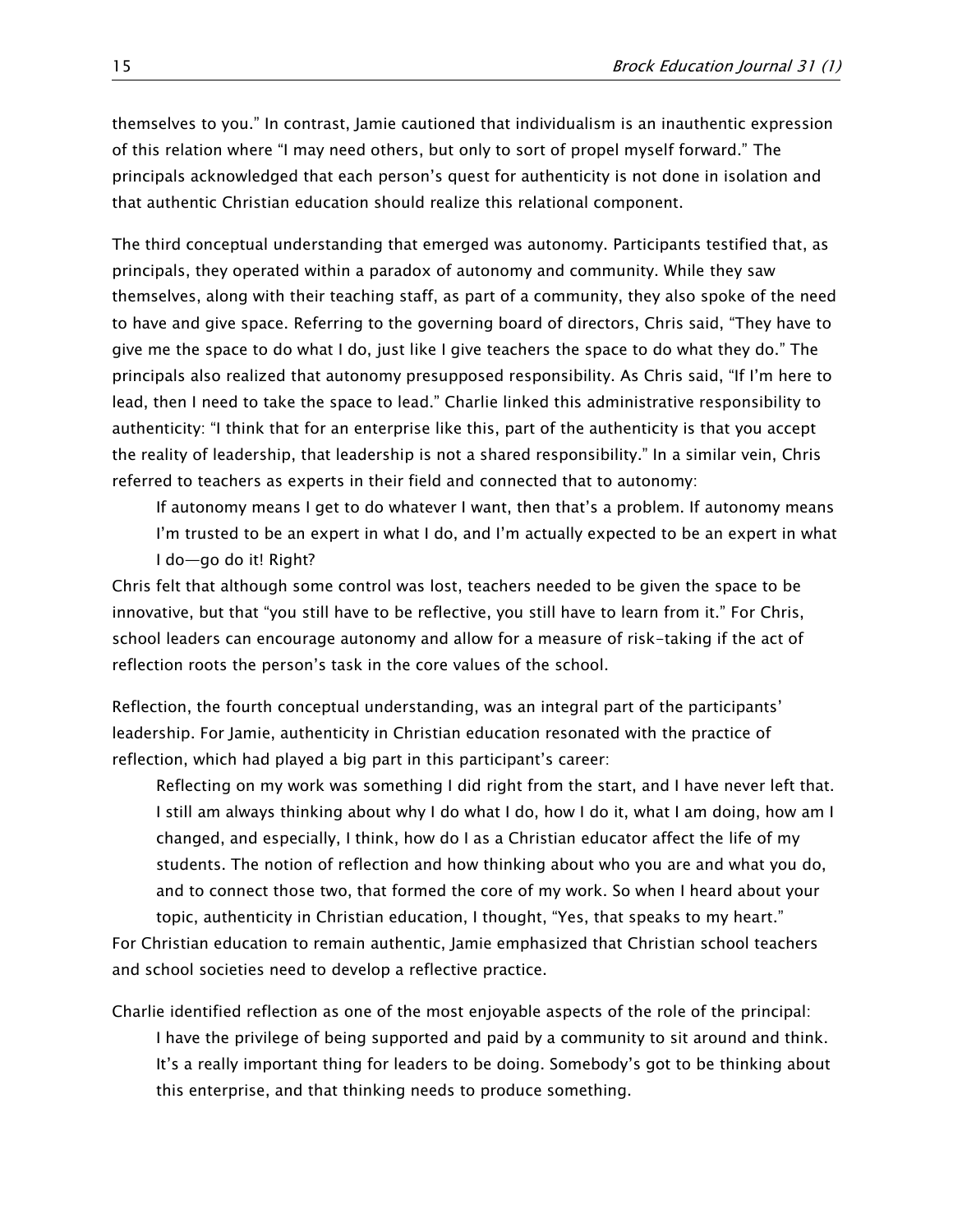This act of contemplation was a necessary component of authenticity for the participants as it afforded an opportunity for them to push beyond the ordinary.

As the participants discussed authentic Christian education, they did not hesitate to emphasize excellence, the fifth conceptual understanding. As Charlie said, "I wanted more than a superficial Christian coating or Christian morality or Christian ethics. From the start, I really thought that one of the tenets of Christian education is that it has to be a good quality education." Similarly, Chris had experienced the façade of excellence in teachers who at first blush appeared to be very good but then demonstrated that they were lacking: "I think there are times when we in Christian education have, because of a person's character, we've disregarded their competence." Chris warned that "mediocrity in the guise of Christian character" was a threat to authentic Christian education. Chris expected excellence to be found in teachers who provided expert instruction: "Christian education is more about Christian educators offering expert instruction." For each of the participants, excellence was an integral component of authentic Christian education.

# **Discussion**

Researchers have used the concept of authenticity to examine issues within society (Taylor, 1991) and within the field of education (Cuypers, 2010; Kreber et al., 2007). This study contributes a new perspective to the body of literature by exploring the concept of authenticity with school principals within the field of independent Christian education in Ontario. Five conceptual understandings relative to authenticity were distilled from the data: authorship, relatedness, autonomy, reflection, and excellence. These elements reflect the ways in which the school principals were working with the notion of authenticity to articulate the purpose and nature of Christian education. In this section, each conceptual understanding is examined relative to the literature to demonstrate how the notion of authenticity creates an avenue for thoughtful insights into the purpose and nature of education. While authenticity is recognized as being important to teaching and learning (Kreber et al., 2007), this study demonstrates the potential of authenticity to facilitate rich and deep discussions within the field of education.

#### Authorship

Central to a conceptual understanding of authenticity is the notion that each person is involved in their own personal quest for authenticity (Starratt, 2012). Each person within the educational setting—students, teachers, principals—is irrevocably involved in a project of the self. While authenticity connotes the idea of self-authorship (Kreber et al., 2007), the findings from this study suggest that external factors are not excluded from shaping who we are and who we are becoming. For example, the Christian school principals in this study were unified in their belief that God created all things and that this belief had implications for all areas of life, especially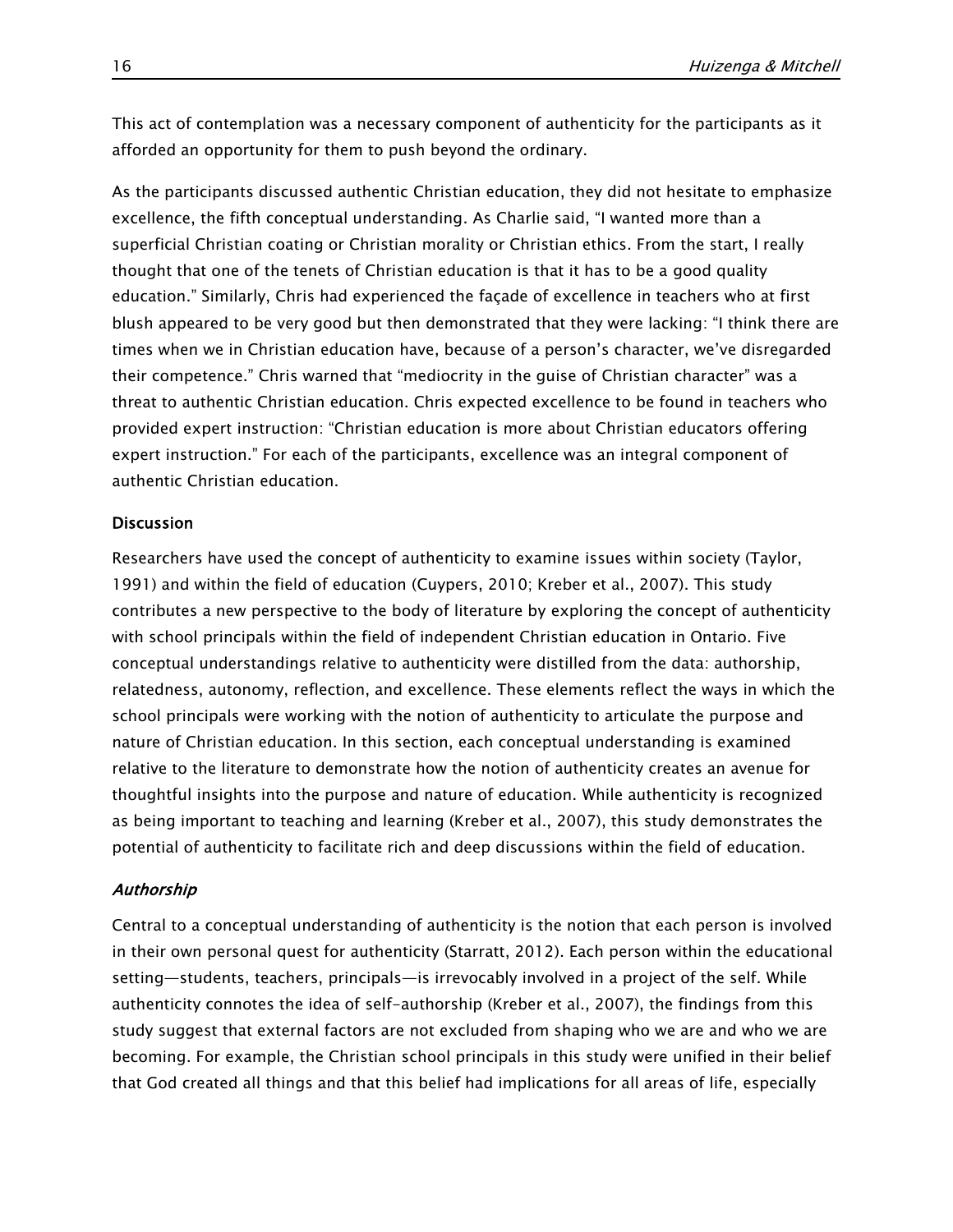education. Recognizing God as the author of creation influenced their view of students and the role Christian education has in directing students to this author. The element of authorship is reminiscent of Taylor's (1991) conclusion that "authenticity is not the enemy of demands that emanate from beyond the self; it supposes such demands" (p. 41). Similarly, Starratt (2012) argues that authentic education helps students to see themselves in relation to the natural, social, and cultural worlds. Against a horizon of things that matter crucially, teachers and their students wrestle with the formative questions: Who am I? Why am I here? Recognizing that their educational experiences contribute to their search for answers to these questions, the notion of authorship is a reminder that these answers are formed not simply by looking within but also as students look away from themselves to the horizons that education present to them.

#### Relatedness

In harmony with the literature on authenticity, the participants all addressed the relational nature of the human person in their discussion of authenticity and Christian education. This element influenced the way these Christian school principals guided their staff and students. Policies and practices were examined to ensure that relationships could be fostered rather than ignored. Students were encouraged to help one another and to be cognizant of their immediate relationship to God. This finding contrasts with Dueck's (2011) conclusion that the "uniquely modern predicament is that of a self which is spatially conceived as 'inward' but cut loose from (its) philosophical and theological moorings" (p. 11) and where "loyalty to self binds us together in solitude" (p. 14). The school principals in this study viewed individualism as an affront to authenticity. Their description of authenticity shines a spotlight on the other and the nurturing of relationships as a practical expression of the ethic of care (Starratt, 2012; Taylor, 1991). As the heart of professionalism in teaching (Sergiovanni, 1992), a caring ethic serves as a buffer against the extremes of individualism that would tarnish the quest for authenticity. Noddings (2010) captures the motivation for such a caring approach: "To recognize in another a better self, struggling to realize itself is indeed a lovely act" (p. 14).

#### Autonomy

While schools have been characterized as learning communities (Mitchell & Sackney, 2009; Sergiovanni, 1992) within which are a multitude of relationships, the principals in this study drew attention to the paradox of autonomy in community. In terms of their leadership role, autonomy was seen to be consistent with authenticity. The principals needed to be given space by the governing board of directors and in turn, they needed to respect the autonomy of their teaching staff. They expected teachers to be experts in education, they gave teachers space to try new things, and they trusted teachers to make responsible decisions that would benefit student learning. Consistent with Cuypers's (2010) observation of a connection between autonomy and responsibility in the educational literature on authenticity, participants spoke of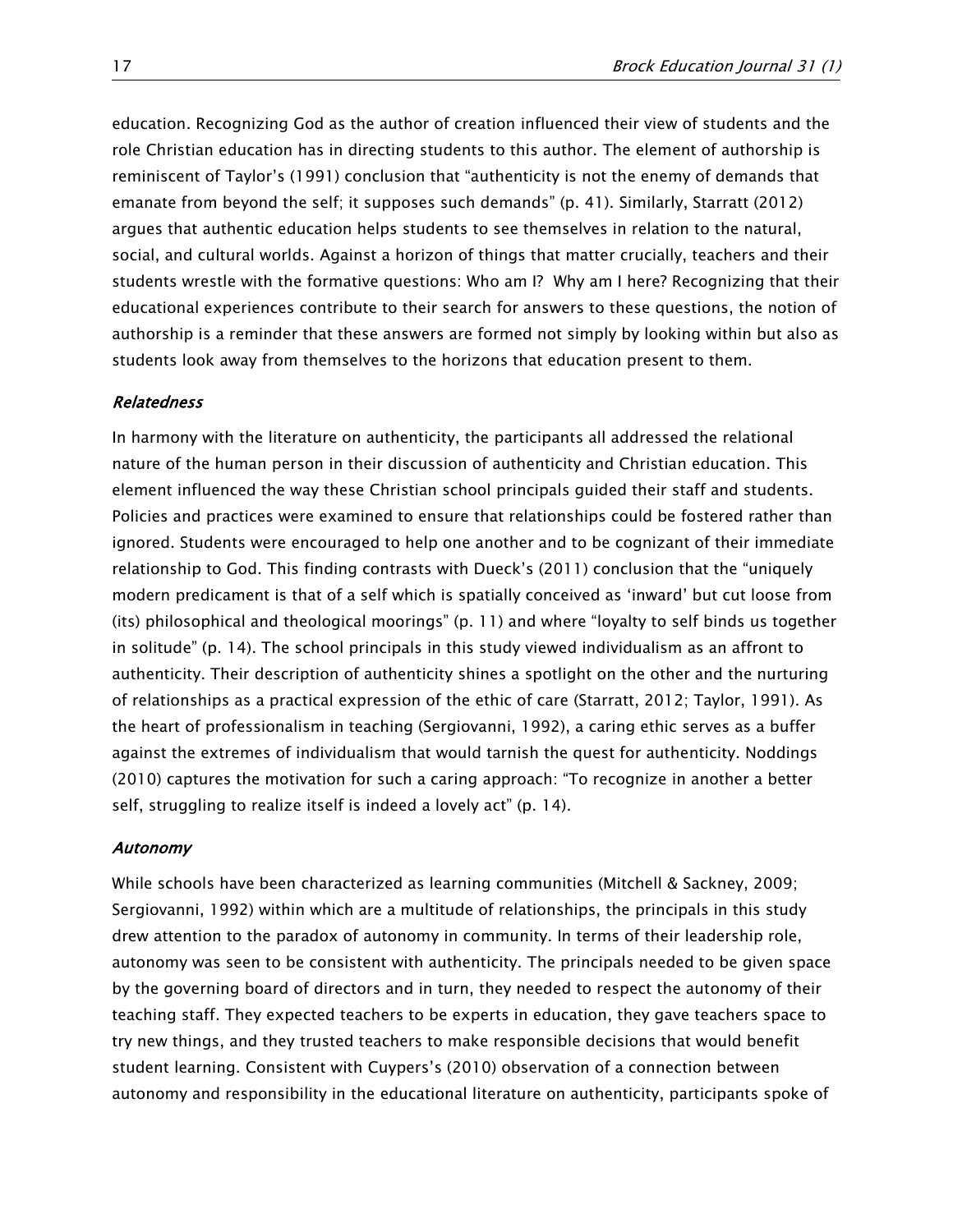having high expectations for teachers but also needing to support and encourage their colleagues through formal and informal supervision. This understanding illustrates what Starratt (2012) calls the "paradox of autonomy" (p. 24). Starratt explains that "one cannot be autonomous in isolation"; rather, "in authentic relationships others give us the courage to be ourselves" (p. 24). When such an environment is cultivated in a school and in a classroom, students are also able to develop autonomy within community.

# Reflection

The other side of the paradox of autonomy in community is the responsibility that each autonomous agent has to pull together for a common purpose. The participants viewed commitment to the core identity and purpose of the school as a key element in maintaining authentic Christian education and they saw reflection as a means of achieving this. Reflective practice was viewed as an important professional activity tied to autonomy. Autonomy is not a licence to do whatever you want; instead, through a reflective practice actions are examined in the light of the community's core values. As the participants indicated, this reflective practice is an important part of what they do as educational leaders, one that they valued. This perspective resonates with Mezirow's (1978) transformative learning theory that describes the transformation that occurs in adults who intentionally reflect on their core presuppositions. Interestingly, others have described the development of authenticity as an outcome of such a transformative learning experience (Cranton & Carusetta, 2004; Kreber, 2013).

# **Excellence**

The discussion of authenticity with the participants evoked the quality of excellence, the expectation that teachers would be experts at teaching and experts at learning. This facet of authenticity corresponds with Starratt's (2012) first level of transcendence: "going beyond the ordinary … striving for and achieving a level of excellence that exceeds anything one has ever done" (p. 30). Excellence served to expose the inauthentic tendency of mediocrity, simply going through the motions. Yet, for these Christian school principals, the expectation of excellence was also derived from a commitment to the Christian values of the school community. Greer and Horst (2014) demonstrate that for Christian organizations it is not enough to be distinguished as Christian; this worldview must also propel the organization towards excellence. As one participant observed, mediocrity in the guise of Christian character is not sufficient. Educational leaders press for excellence against the backdrop of the core values of the school community, expecting that autonomous, reflective teachers will strive for this quality.

# Conclusion

It has been observed that in recent decades little attention has been devoted to philosophy of education (Siegel, 2010). Perhaps this is due in part to the societal emphasis on the "how" of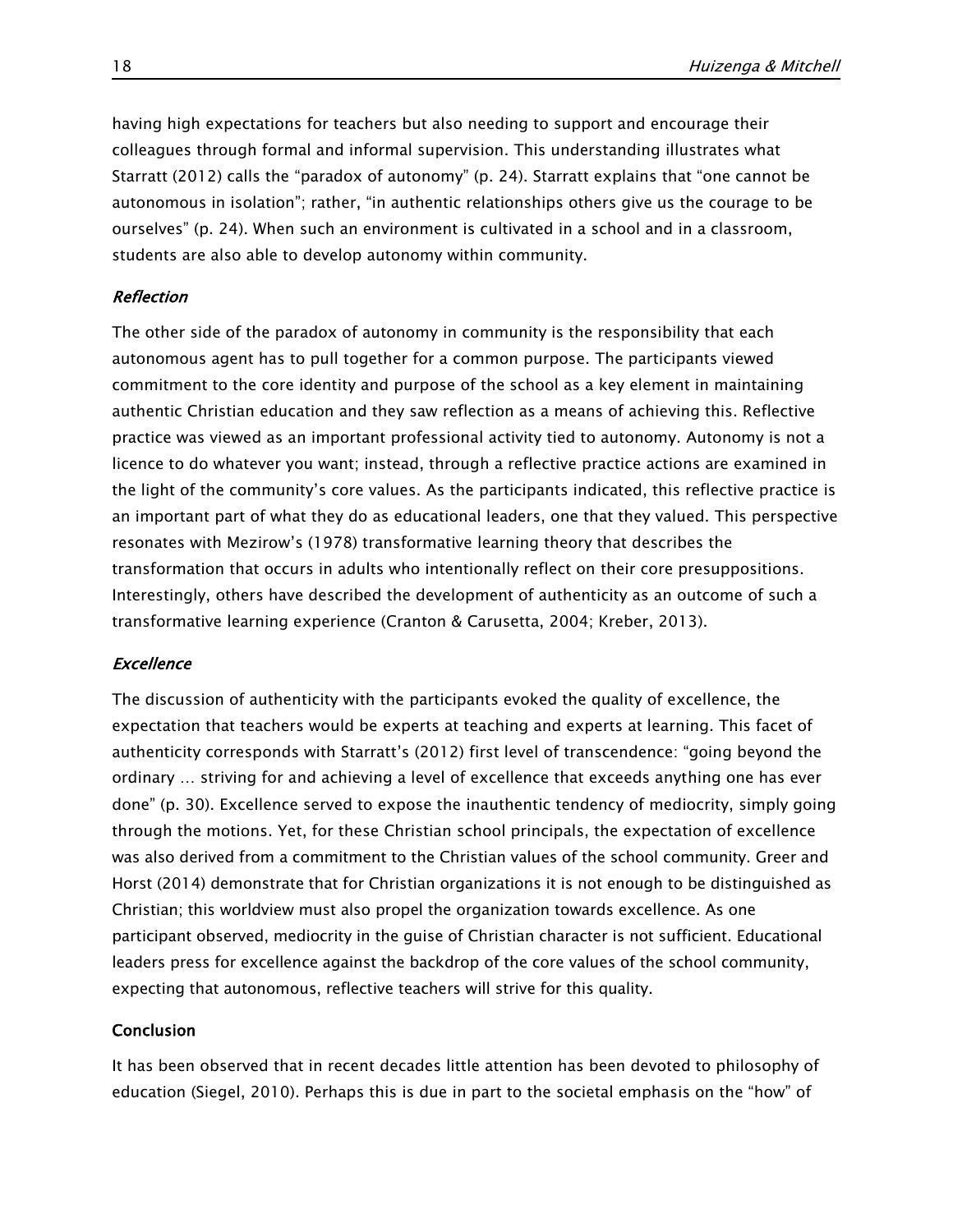education rather than the "why" (Knight, 2008). In the hurried and harried pace of education today, educators and educational leaders often find themselves immersed in the day-to-day affairs of the school. They are hard-pressed to ask questions about the purpose, nature, and problems of education. Yet, underlying these educational questions is the fundamental search by students for meaning and purpose in life. In this study, authenticity drew attention to this moral agenda in education.

The five conceptual understandings—authorship, relatedness, autonomy, reflection, and excellence—echoed similar themes relative to authenticity in the literature such as selfauthorship, identity, care, and autonomy. Importantly, these five elements testified to the way in which three educational leaders were appropriating authenticity as they contemplated the purpose and nature of education in their particular setting. This study demonstrates the potential of authenticity to assist educators and educational leaders of other faith-based and non-faith based schools in identifying and highlighting deeper understandings of the practice of teaching and learning for their respective learning communities.

The question of authenticity in education is also appropriate for teacher education programs. As they prepare to be teachers, teacher candidates would do well to wrestle with questions such as: What is authentic learning? What is inauthentic learning? How do I teach authentically? How do I help my students to pursue their personal authenticity? In this way, authenticity can create opportunities for teacher candidates and teacher educators to have rich, relevant, and deep discussions about the purpose and nature of education.

# References

Baggini, J. (2004). What's it all about? Philosophy and the meaning of life. Granta.

- Bialystok, L. (2014). Authenticity and the limits of philosophy. *Dialoque*, 53(2), 271-298. <https://doi.org/10.1017/S001221731300111X>
- Bialystok, L. (2017). Authenticity in education. In G. Noblit (Ed.), The Oxford research encyclopedia of education. Oxford University Press. <https://doi.org/10.1093/acrefore/9780190264093.013.168>
- Bloom, A. (1987). The closing of the American mind: How higher education has failed democracy and impoverished the souls of today's students. Simon & Schuster.
- Cranton, P., & Carusetta, E. (2004). Developing authenticity as a transformative process. Journal of Transformative Education, 2(4), 276-293. <https://doi.org/10.1177/1541344604267898>
- Creswell, J. (2005). Educational research: Planning, conducting, and evaluating quantitative and qualitative research (2nd ed.). Pearson.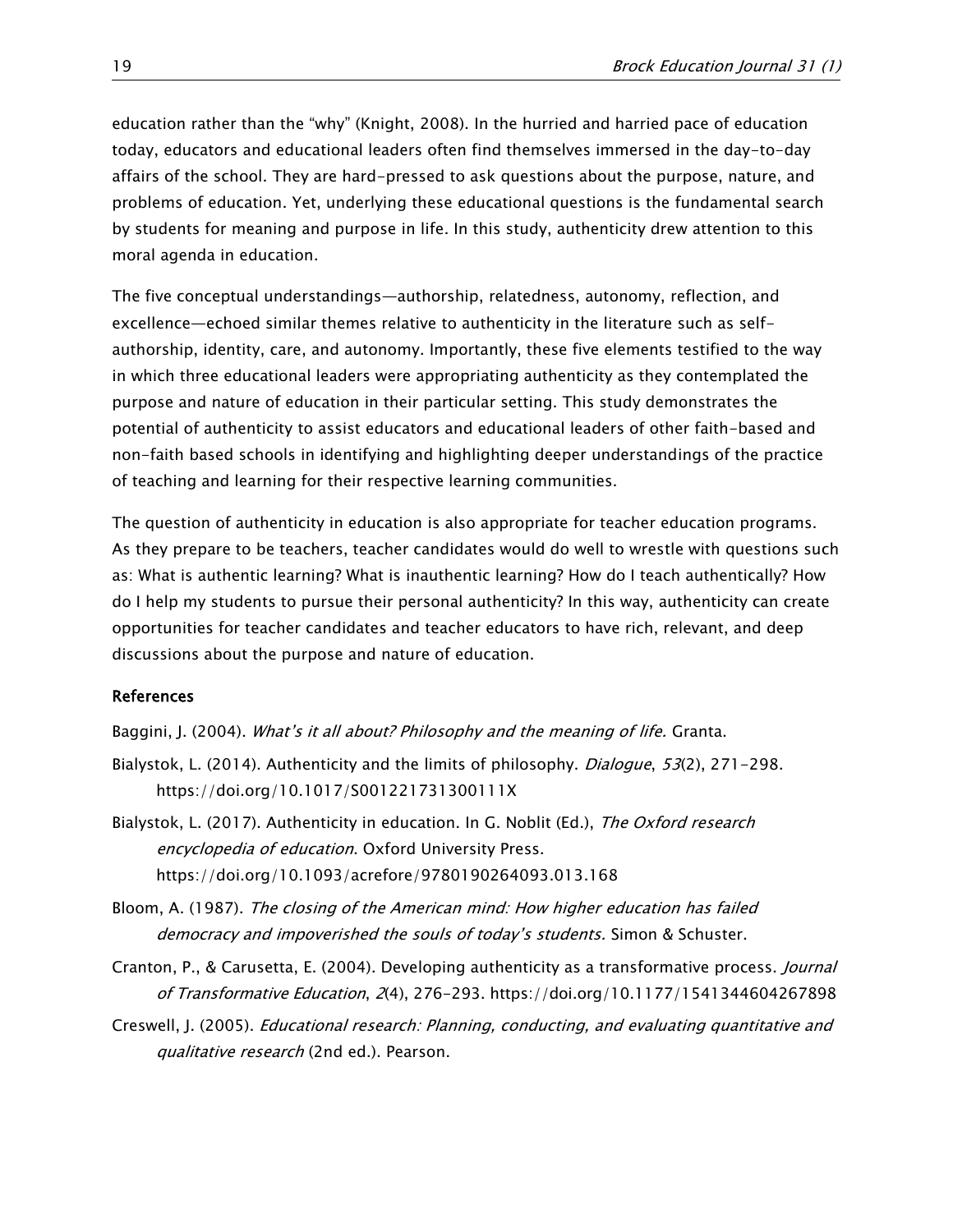- Cuypers, S. E. (2010). Educating for authenticity: The paradox of moral education revisited. In H. Siegel (Ed.), The Oxford handbook of philosophy of education. <https://doi.org/10.1093/oxfordhb/9780195312881.003.0008>
- Dueck, G. (2011). Inwardness, authenticity and therapy: Charles Taylor, the modern self and the implications for modern discipleship. Journal of European Baptist Studies, 11(3), 5-20. <https://archive.org/details/jebs-11-3-2011>
- Gergen, K. J. (2000). The saturated self: Dilemmas of identity in contemporary life. Basic Books.
- Green, E. (2012). The contribution of secular social theory to research in Christian education. Journal of Education and Christian Belief, 16(1), 9-21. <https://doi.org/10.1177/205699711201600103>
- Greer, P., & Horst, C. (2014). Mission drift: The unspoken crisis facing leaders, charities, and churches. Bethany House.
- Guldemond, A. (2014). Inspired by vision … constrained by tradition. Conflict, decline, and revival in Christian schools in Ontario. Monarch Educare Solutions.
- Hays, D. G., & Singh, A. A. (2012). *Qualitative inquiry in clinical and educational settings.* The Guilford Press.
- Heidegger, M. (2010). Being and time (J. Stambaugh, Trans.). State University of New York Press. (Original work published 1953)
- Huizenga, J. (2016). Christian education and the ethics of authenticity [Master's MRP, Brock University]. DSpace.<http://hdl.handle.net/10464/7370>
- Knight, G. R. (2008). *Issues and alternatives in educational philosophy* (4th ed.). Andrews University Press.
- Kreber, C. (2010). Academics' teacher identities, authenticity and pedagogy. *Studies in Higher* Education, 35(2), 171−194.<https://doi.org/10.1080/03075070902953048>
- Kreber, C. (2013). Authenticity in and through teaching and higher education: The transformative potential of the scholarship of teaching. Routledge.
- Kreber, C., Klampfleitner, M., McCune, V., Bayne, S., & Knottenbelt, M. (2007). What do you mean by "authentic"? A comparative review of the literature on conceptions of authenticity in teaching. Adult Education Quarterly, 58(1), 22-43. <https://doi.org/10.1177/0741713607305939>
- Mezirow, J. (1978). Perspective transformation. Adult Education, 28(2), 100-110. <https://doi.org/10.1177/074171367802800202>
- Mitchell, C., & Sackney, L. (2009). Sustainable improvement: Building learning communities that endure. Sense.